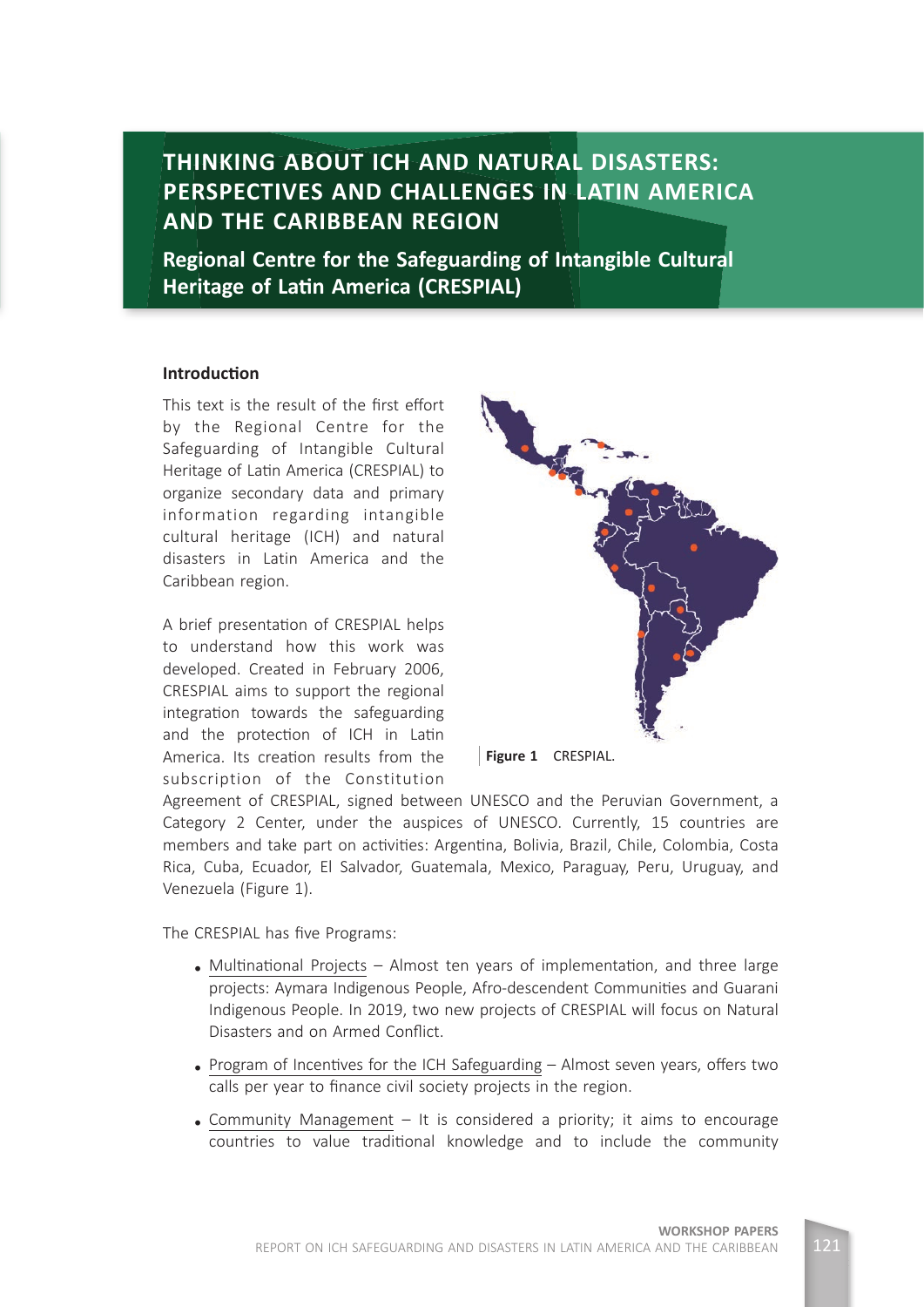management process into the public policies implementation. Among other activities, CRESPIAL elaborates material to help countries to promote effective community participation in the ICH safeguarding process.

- Capacity-Building Program Articulated with the UNESCO's Global Strategy to Capacity Building. It consists of systematization and elaboration of capacity building material with different subjects, for a diverse audience. In 2019, CRESPIAL will promote training of trainers' workshop to improve regional capacities in the ICH management.
- Knowledge Management Implies in the systematization of knowledge about ICH in the region, encompassing the State of the Art elaboration, which is an overview about ICH policies, actions, instruments to ICH safeguarding in the 15 Countries.

Considering the importance of natural disasters in Latin America and the Caribbean region, CRESPIAL intends to start a consultancy for the construction of a diagnosis in the region about this theme and the different experiences in Latin American countries. Subsequently, this consultancy will generate inputs to elaborate the bases of a multinational project in which the 15 member countries of CRESPIAL will take part.

# **The General Context of the Theme of 'ICH and Natural Disasters' in the Region**

The information presented in this document is based on the 'Impact of disasters in Latin America and the Caribbean, 1990-2013' report, elaborated by United Nations Office for Disaster Risk Reduction (UNISDR), Regional Office for the Americas, and OSSO Corporation. This report encompasses 22 countries. Other documents and reports were offered by the affiliated countries as per contribution to amplify the regional knowledge on ICH and natural disasters in the region.

According to the UNISDR report, between 1990 and 2013:

- From the total of more than 100,000 records of disasters, less than 1% (562 records) corresponds to intensive manifestations of the risk.
- On average, there are 23 intensive disasters per year.
- Each intensive disaster has an average of 37 human lives lost, 21,000 people affected, 1,064 homes destroyed and 1,302 homes damaged.
- For each intensive record, there are 177 extensive. This is equivalent to 4,100 extensive records per year.
- From the general total, Mexico and Colombia had the highest occurrence of records (43%), people killed (44%) and affected (65%), homes destroyed (44%) and damaged (73%), which in turn account for 52% of the population of the 16 countries analysed. However, Guatemala and Ecuador, countries with smaller populations, also recorded high losses and damages during 2012 and 2013.

Despite these impressive numbers, improvements in risk management are observed, although they are not evenly distributed in the countries. This justifies the urgency in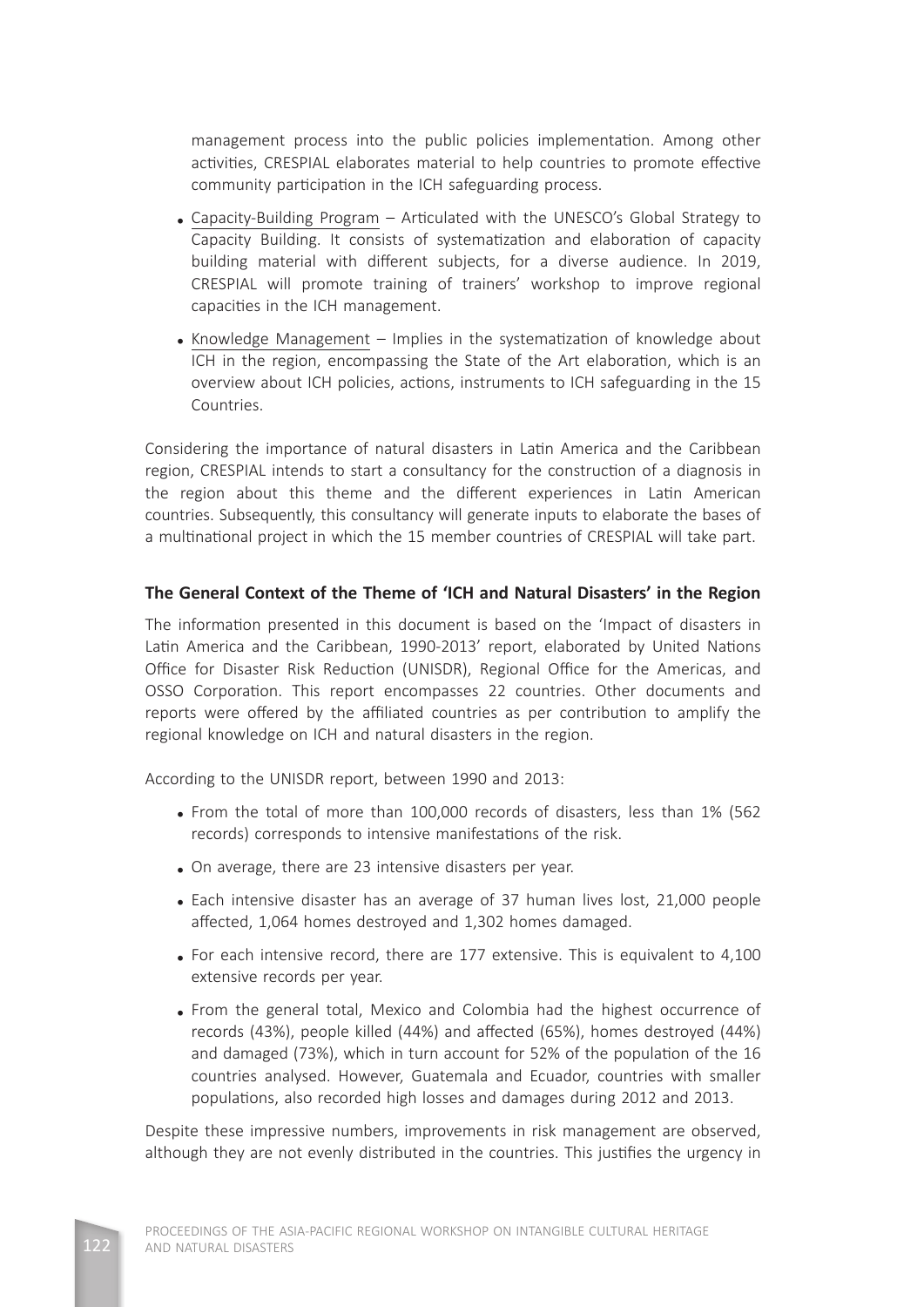organizing efforts to improve our capacity to prevent and minimize the impacts of these events in the region and to offer methods of inventorying and safeguarding ICH manifestations affected by disasters.

There are few analyses and systematized experiences on ICH and natural disasters in the region, since the studies are often focused on material, tangible, and archaeological heritage. This fact makes it difficult to accurately understand the impact of these natural phenomena on ICH of the 15 member countries of CRESPIAL.

Information on Bolivia, Ecuador, Peru and the Caribbean region is presented below.

#### *Bolivia*

The Lake Poopó is located more than 3,600 meters above sea level, in a desert and salted region of the Oruro Province, between Bolivia and Peru. This lake was once considered Bolivia's second-largest lake and an important fishing resource for local communities, the Uru. The Uru people inhabited extensive territory in northeastern Bolivia and the southern highlands of Peru around lakes Titicaca and Coipasa, and also along the Desaguadero River (Figure 2).

Throughout the 20th century, Poopó was completely dry between 1939 and 1944 and between 1994 and 1997, while between 1969 and 1973 it was reduced to a few salty puddles. Events such as El Niño and La Niña, climate change, the low fluvial rainfall, and river contamination by mining activities have aggravated the situation, and, in 2015, the lake dried up.

On top of that, the access to the Uru territory is limited because it is surrounded by other communities, which prevent the Uru people from accessing their traditional territory and therefore their natural resources. The identity of this population is deeply rooted in the water use and management they carry out, which means canalization, management of small, water distribution, strategies to provide drinking water to the animals, among other key elements for their economy.

The water management system is organized and planned by communities in advance, and it is sustained by ceremonial acts. In recent times, this system has shown its



Figure 2 Lake Poopó (left); and Urus indigenous people (right). (Source: Ministry of Culture, Bolivia)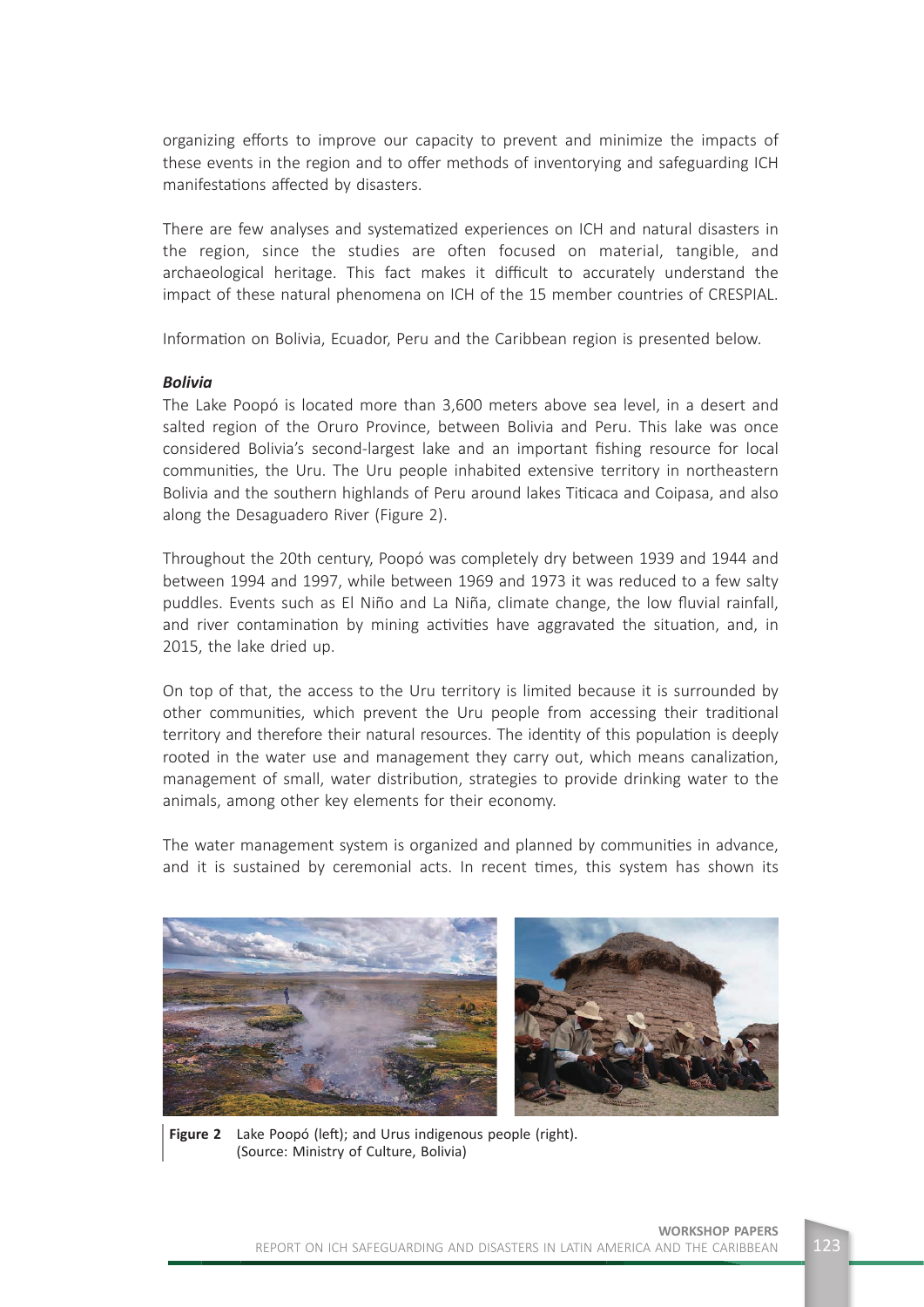limits, due to the prolonged drought and the change in other factors. The Ministry of Culture of Bolivia is working on the declaration as ICH of the Plurinational State of Bolivia of the knowledge and ways of life linked to the water of the original nation Uru (Qhas'- got 'Zoñi). This effort seeks to make visible the relationship between climate change, vulnerability and ICH, through the strengthening of the role of traditional knowledge of indigenous communities for the resilience of the ecosystems where they live.

### *Ecuador*

On 16 April 2016, the Ecuadorian coast was shaken by a 7.8 magnitude earthquake, whose epicenter was in Pedernales province of Manabí. This epicenter zone includes a large concentration of heritage places in different cities and also has two manifestations inscribed on UNESCO's Representative List of Intangible Cultural Heritage: marimba music and traditional songs and dances from the Colombian region of the South Pacific and the Ecuadorian province of Esmeraldas (2015) and traditional weaving of the Ecuadorian toquilla straw hat (2012).

In this occasion, the post disaster needs assessment methodology was applied to the tangible, intangible, archeological heritage, and cultural industries. The Ministry of Culture and Heritage (MCyP) and the National Institute of Cultural Heritage implemented a mechanism of inter-institutional coordination, the Ecuadorian Action Strategy, in order to collect, consolidate and report periodically the information about the impacts in the field of culture and cultural heritage at the national level. Some relevant outcomes of this work are:

- First response actions (emergency)
- The policy of post-disaster reconstruction and recovery for cultural heritage
- Diagnosis of effects on the intangible cultural heritage

The intangible cultural heritage diagnosis showed that with more than 200,000 people



**Figure 3** Traditional weaving of the Ecuadorian toquilla straw hat (left); and Marimba music and traditional songs and dances from the Ecuadorian province of Esmeraldas. (Source: Ministry of Culture, Ecuador)

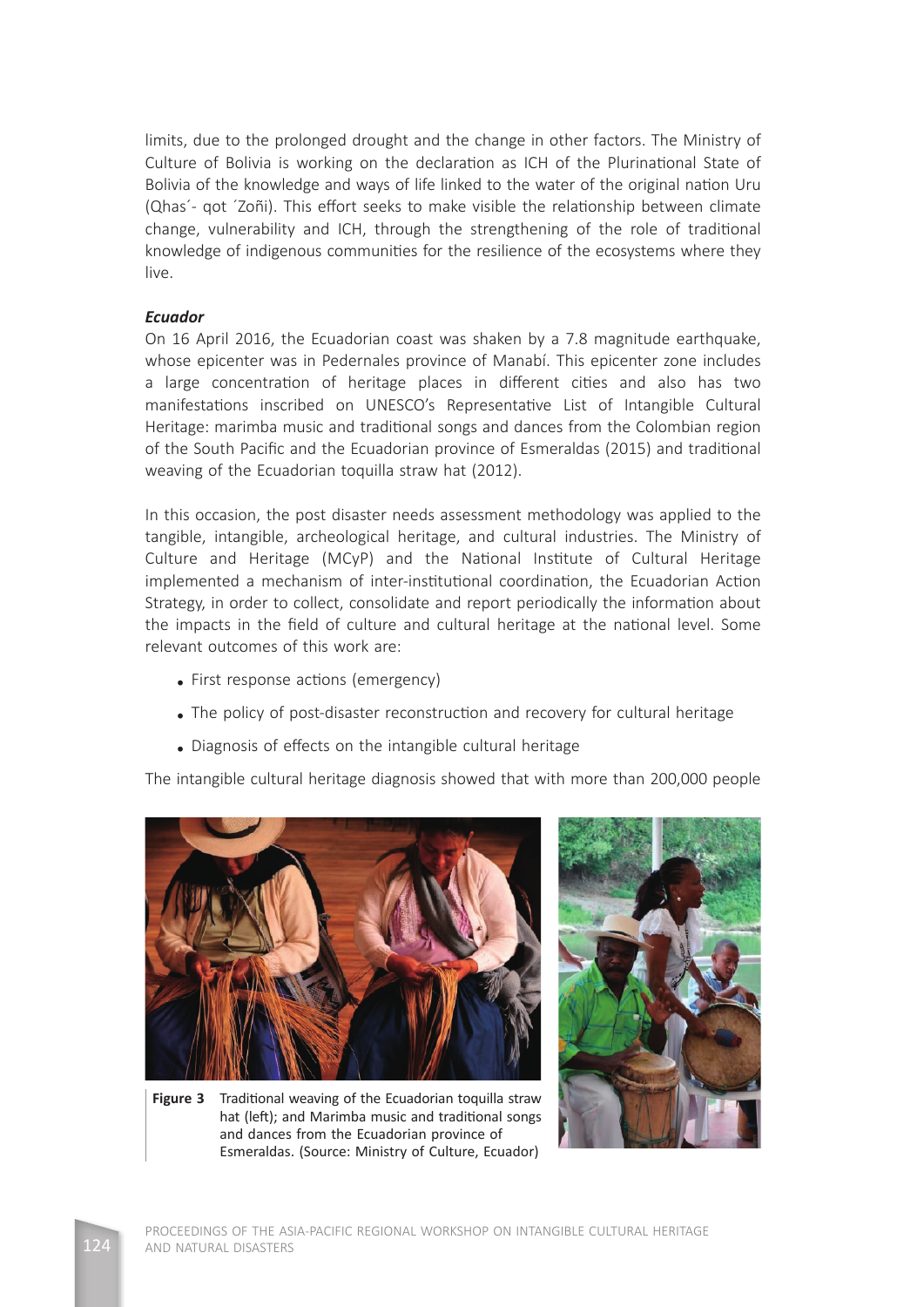affected, including artisans, entrepreneurs of traditional cuisine, popular artists and cultural managers, 40% of the ICH inventoried in the region was affected. One of the most affected sectors was handicrafts, especially those related to the weaving of straw hats from toquilla. About 500 families of weavers in the region would have been affected in the value chain, especially in the distribution and marketing of their products. The earthquake also influenced recreation, and the processes of intergenerational transmission of the intangible cultural heritage came to a standstill, which caused a major rupture in the social fabric of these territories. The heritage festivals were interrupted, negatively impacting the economy.

The Plan for the Reconstruction and Recovery of the Culture and Heritage Sector proposes short, medium and long term actions on three fronts of action:

- Intervention and protection of cultural heritage and repositories of social memory
- Strengthening of cultural enterprises for the socio-economical activation of the territory
- Brigades and cultural accompaniment points for community emotional containment through art and culture

The Plan strategies for the mitigation and recovery included:

- Offering technical support to the ICH practitioners and to the local governments to facilitate processes of community participation in the transmission of knowledge and the execution of the festive calendar
- Promoting workshops to the development of local traditional dance and music such as marimba, and oral expressions
- Creating space for a meeting of traditional games in the affected communities
- Promoting meeting for local narrators for the oral transmission of heritage in the shelters
- Formulation of plans to safeguard manifestations at risk, especially those related to crafts, traditional building techniques, and cuisine heritage

#### *Peru*

The Peruvian territory is frequently affected by torrential rains, severe landslides, and floods, associated with the phenomenon known as El Niño. In February 2017 the northern Peruvian coast, regions of Piura, Lambayeque and La Libertad suffered the consequences of one of these events. The regions are rich in heritage sites – especially archaeological heritage – and intangible expressions, and host some of the country's most important museums and many of their inhabitants live from the traditional crafts sector

The Culture Sector of the Lima UNESCO Office, the UNESCO Emergency Preparedness and Response Unit at the headquarters in Paris, and the Ministry of Culture conducted post-disaster needs assessment (PDNA) for the Culture Sector in the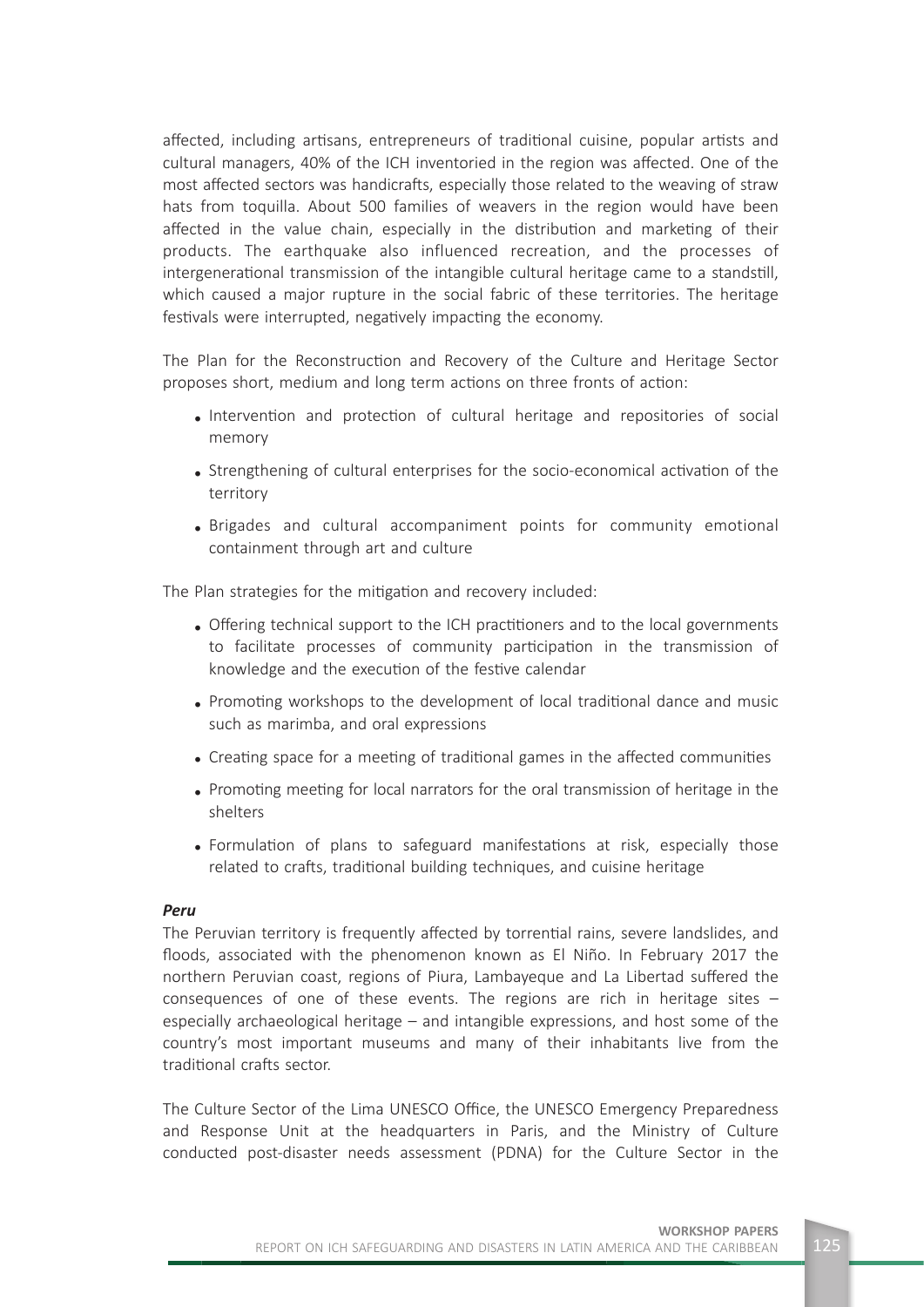region. To prevent the extensive damage often caused by El Niño, Peruvian Ministry of Culture launched a disaster risk prevention program known as ENSO 2014. The prevention program was developed in 63 sites of the affected region and through the application of a set of management measures. Certain sectors also received the direct intervention.

The assessment encompasses: a) the creative industries and handicrafts, and b) intangible traditions and practices, since for the Peruvian State they are part of the same system of recognition and protection. Manifestations both recognized and not recognized at the National level were assessed. The most affected manifestations were those not recognized at the National level, in all the three regions.

The assessment showed that the natural disaster mostly affected cultural manifestations through:

- The difficulty of access to raw material
- Damages of housing or offices
- Damages or loss of furniture and tools
- Reduced accessibility
- Difficulty to access market and points of sale
- Shrinking of tourism

## *Caribbean region initiatives*

There are some initiatives being taken in the region, among them:

- The Dutch Caribbean (composed of the six islands of Aruba, Bonaire, Curaçao, Saba, Saint Eustatius, and Saint Maarten) and Suriname held a consultative meeting having 'intangible cultural heritage and natural disasters' as one of its themes. Short pilot inventories were made in these territories.
- CARBICA (the Caribbean regional section of the International Council of Archives) establishes a Caribbean disaster heritage network. This initiative encompasses intangible heritage in the region.
- MOWLAC, the Regional Committee for Latin America and the Caribbean for the Memory of the World Program, in its annual meeting, organized a workshop on strategies for young people on human rights, memory, resilience, and natural disasters.
- Cuba mapped ICH as a heritage management tool with application in disaster preparedness.

# **General Impacts**

General aspects of the impacts of natural disasters on ICH identified across Latin America and the Caribbean region are here presented. Importantly, this is the first institutional approach to the theme in the region, and does not have the intention to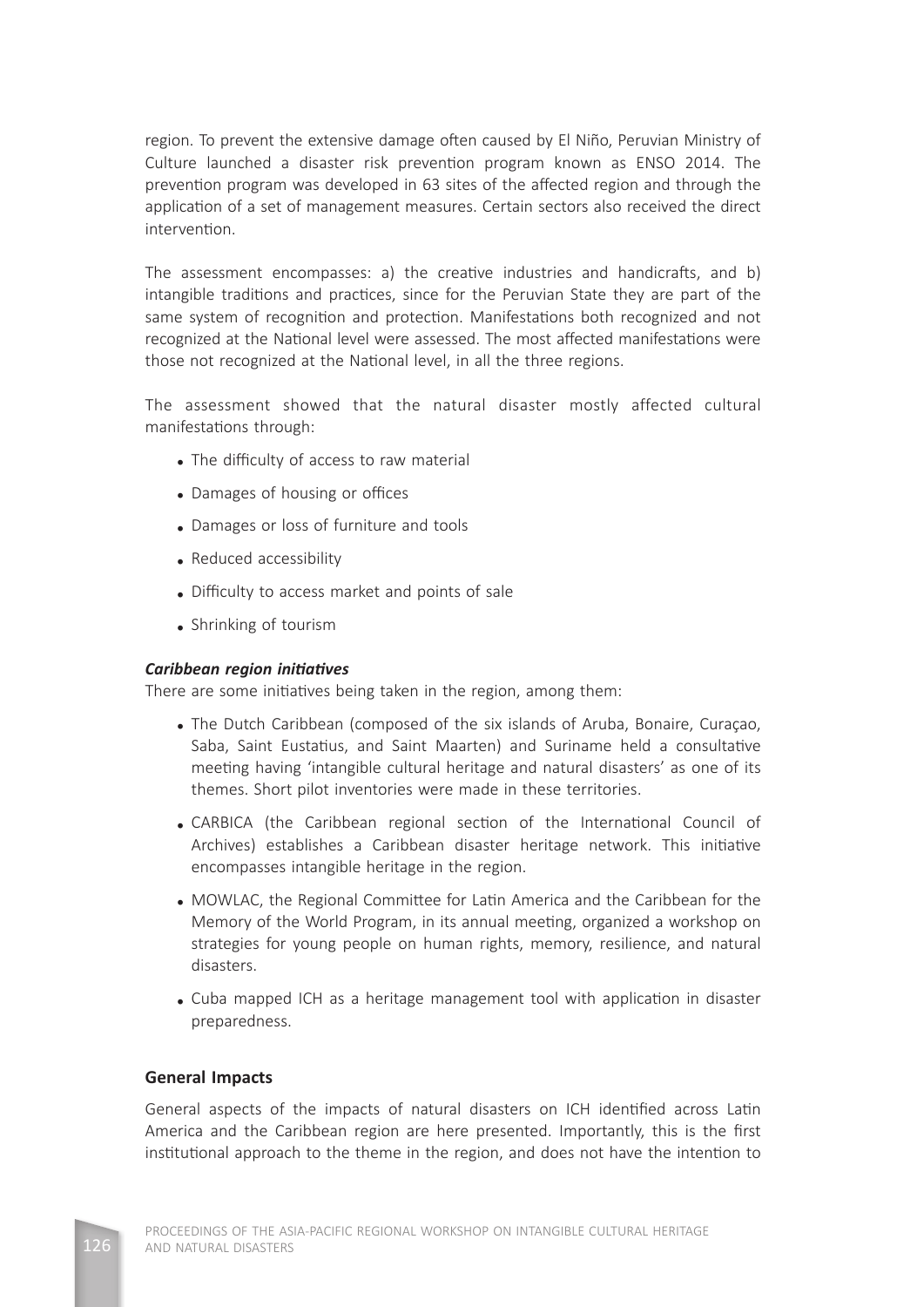trace generalizations.

The most relevant impacts of natural disasters on the ICH of the communities in the region were on **livelihoods of artisans, with an increase of poverty levels**. The impacts on sites of historical value and the loss of resources also affect a range of practices and have the potential to cause the loss of cultural value and diversity in **the communities**. These losses lead artisans to look for cheaper alternatives to produce more and at lower prices, considering that their economy is weak. They may also choose to abandon the activity, and **traditional crafts lose value**.

Many cultural manifestations that are closely related to economic income, such as artisans' practices and knowledge and the development of festivals and carnivals, are seriously affected by the breakdown of value chains and the decrease in tourism.

The increased frequency of El Niño episodes has meant a greater risk of young people abandoning the cultural traditions of their communities. This situation provokes, for instance, the loss of spaces where traditional activities are developed and the interruption of educational activities that encourage young people to practice their **traditions**. Adding to that is **the lack of diffusion of places to practice music and dance** contributes to decrease the young people's connection to their culture.

All these aspects put **community sustainability at risk** as well. The loss or low accessibility to adequate inputs for artisans to maintain traditional practices is aggravated in cases of uprooting, when severe impacts on the territories impose displacement which affects the social fabric of communities.

## **Challenges**

The effort endured by CRESPIAL and presented here allowed the identification of the challenges to preserving ICH in the face of natural disaster in Latin America and the Caribbean region. They are:

- Articulate ICH and risk management. Priorities in emergency contexts focus on providing basic needs to the affected population. Achieve inter-sectoral actions to seek comprehensive attention to the ICH in emergencies is a need.
- Measure the damage. In many cases, the evaluation is based on material aspects of ICH, disregarding the intangible aspects that consequently are not included in the planning of emergency actions. ICH tools such as Safeguard Plans or inventories could be used.
- Generate clear protocols and procedures for care in the prevention, emergency and post-disaster contexts are essential.
- **Generate strategies of memory and transmission of knowledge associated**  with ICH in an emergency situation.
- **Strengthen networks for the exchange of experiences** that help the systems of anticipation, emergency, and post-disaster in the cultural sector.